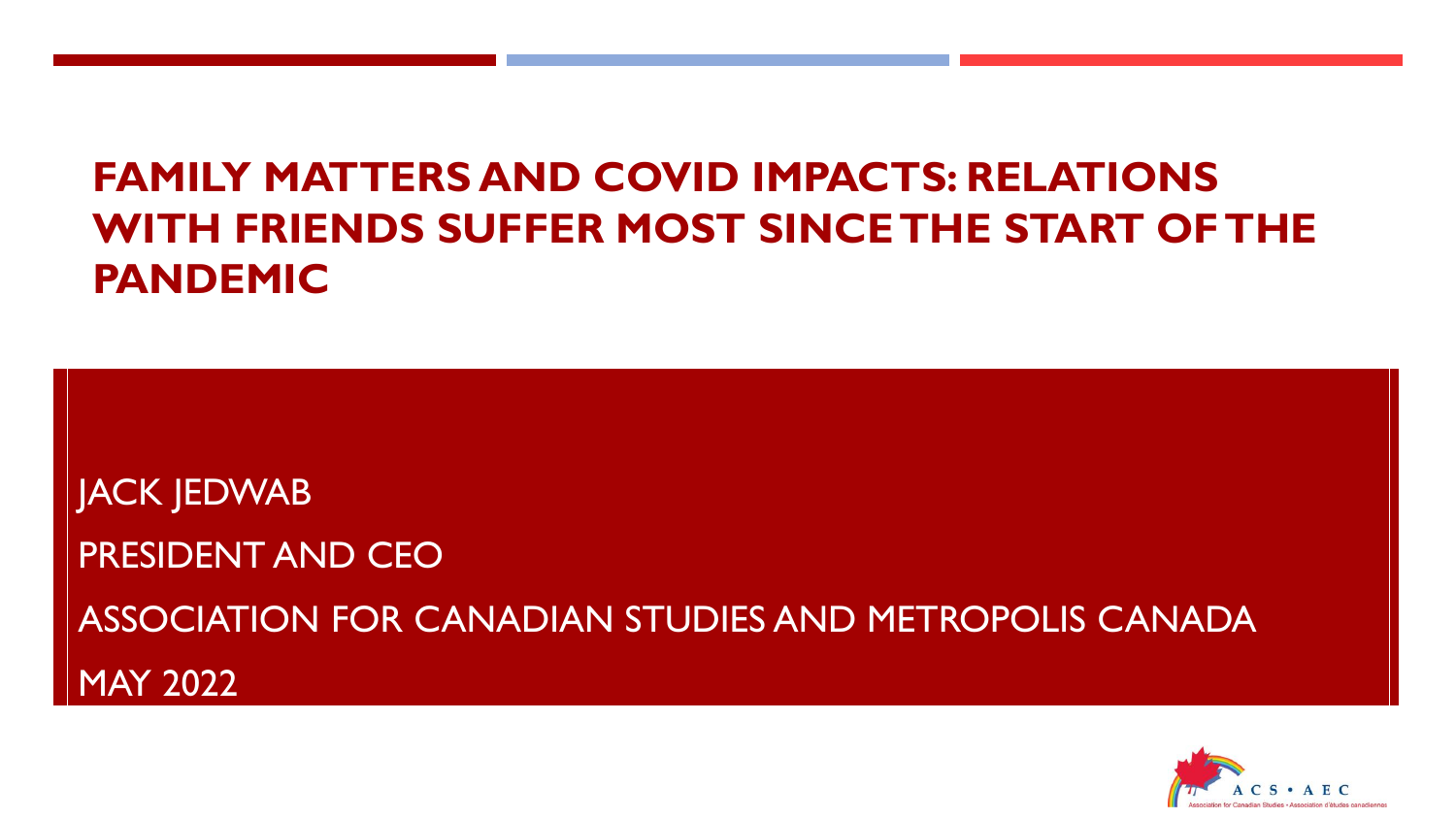### INTRODUCTION: RELATIONS WITH FRIENDS SUFFERS MOST SINCE COVID 19

This Sunday is Mother's Day and for many Canadians it will be an opportunity for families to celebrate the occasion at larger in person gatherings than has been the case over the previous two years. There has been much reflection and discussion about the impact of Covid 19 lockdowns and gathering restrictions on relations between family and friends. Many observers have pointed to increasing stress in these relationships. In one of the larger surveys to look at this issue it is revealed that since the start of the pandemic more Canadians report improvement than worsening in relations with parents, spouses and children. However the majority of respondents contend that the such relationships haven't changed. The exception however is relations with friends where more people report worsening than improving since the start of Covid 19 and this was especially the case for women

The findings arise from a survey conducted via web panel by Leger for the Association for Canadian Studies and the University of Manitoba during the middle of March 2022 with 2939 Canadians and 3734 Americans 18 years of age or older. A margin of error cannot be assigned because internet-based polls are

not considered random.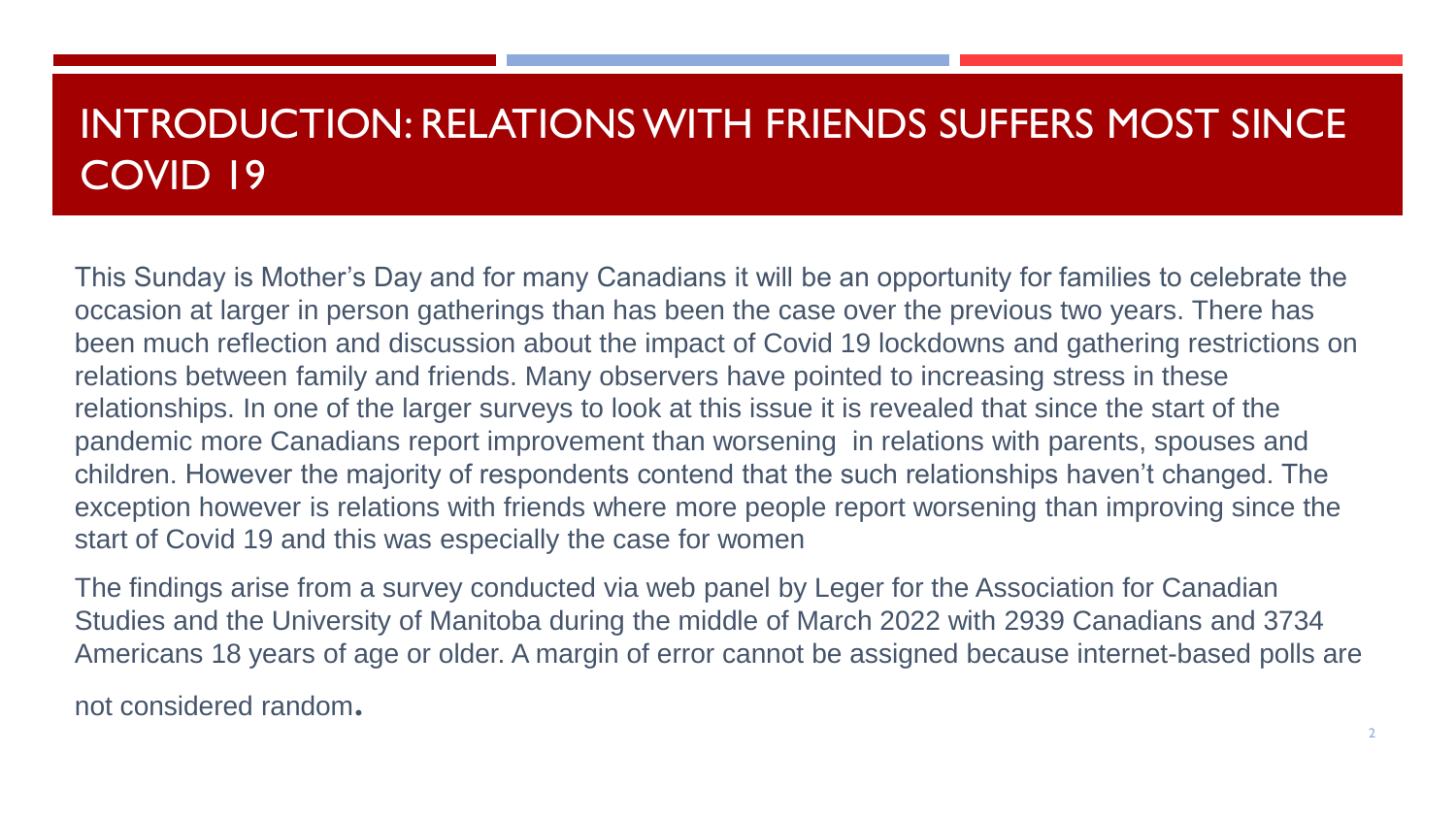# IT WAS RELATIONSHIPS WITH FRIENDS THAT SUFFERED MOST SINCE COVID 19

Since COVID-19, how would you describe relationships between yourself and ...

| Canada          | Your parents | Your     | Your spouse | Your friends |
|-----------------|--------------|----------|-------------|--------------|
|                 |              | children |             |              |
| <b>Worsened</b> | 8.5%         | 4.7%     | 7.6%        | 17.6%        |
| Stayed the same | 53.0%        | 50.4%    | 48.3%       | 65.9%        |
| <b>Improved</b> | 10.6%        | 10.9%    | 13.1%       | 9.6%         |
| Not applicable  | 26.6%        | 32.6%    | 29.1%       | 3.8%         |
| I don't know    | 1.4%         | 1.3%     | 1.9%        | 3.0%         |
|                 | 100.0%       | 100.0%   | 100.0%      | 100.0%       |

3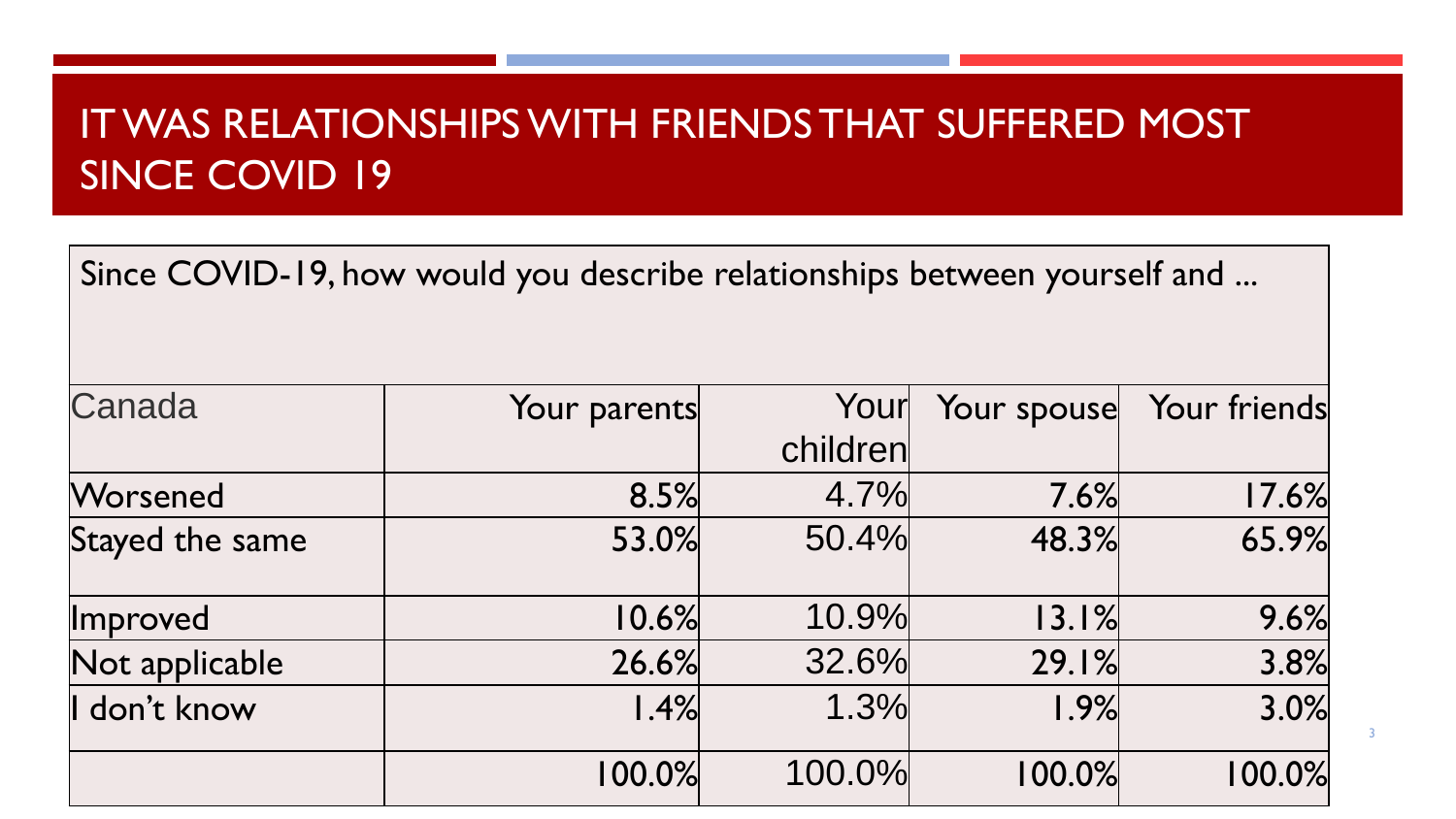# RELATIONS WITH PARENTS: AMONGST CANADIANS THERE WERE SLIGHTLY MORE THAT SAW IMPROVEMENT THAN WORSENING

Your parents - Since COVID-19, how would you describe relationships between yourself and ...

|                 | Canada | <b>United States</b> |
|-----------------|--------|----------------------|
| Worsened        | 8.5%   | 9.2%                 |
| Stayed the same | 53.0%  | 42.6%                |
| Improved        | 10.6%  | 13.7%                |
| Not applicable  | 26.6%  | 31.7%                |
| I don't know    | 1.4%   | 2.9%                 |
| Total           | 100.0% | 100.0%               |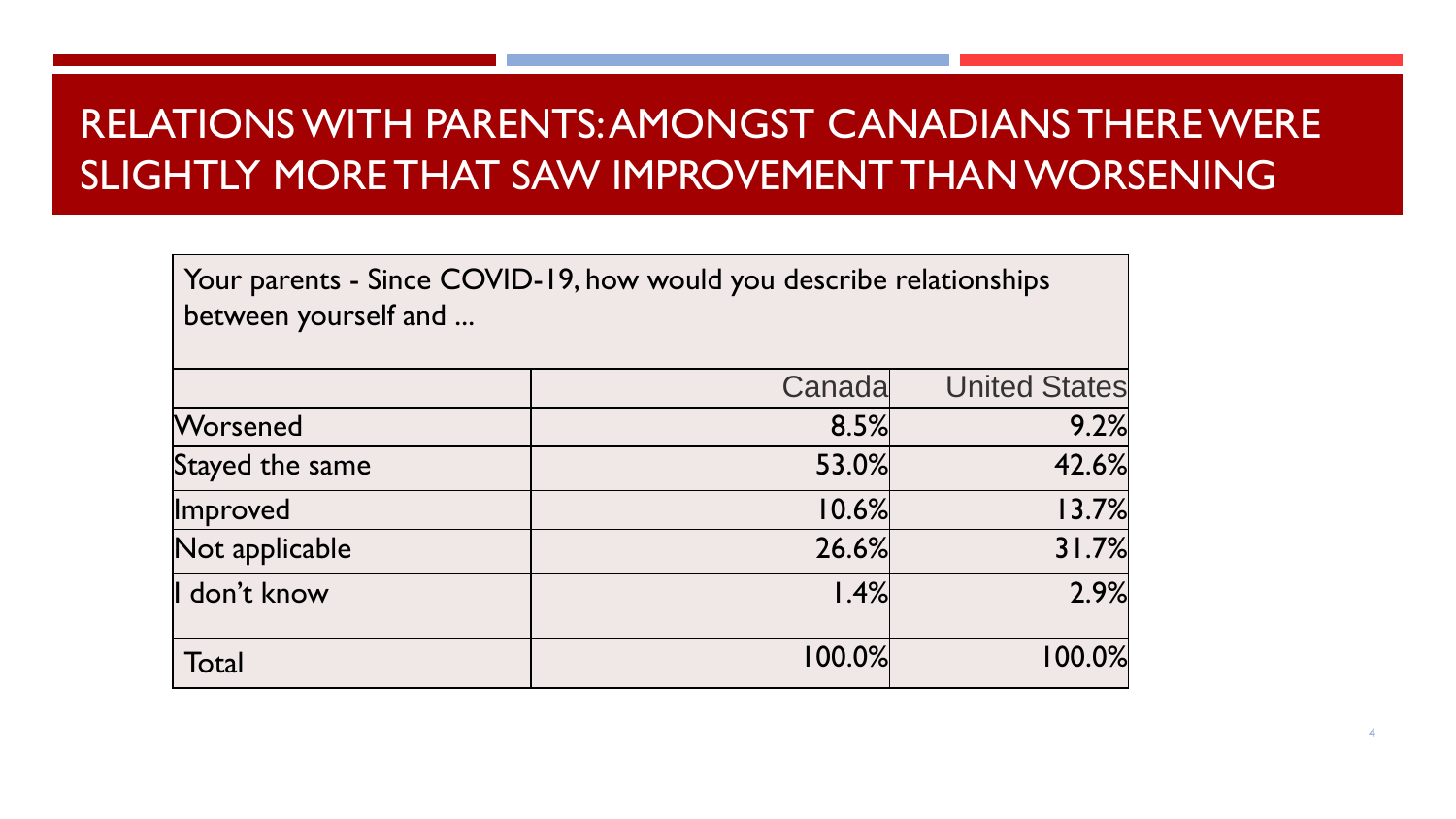# AMONGST CHILDREN THERE WAS A BETTER THAN TWO TO ONE RATIO OF IMPROVEMENT TO WORSENING

|                 | Your children - Since COVID-19, how<br>would you describe relationships<br>between yourself and |                      |  |
|-----------------|-------------------------------------------------------------------------------------------------|----------------------|--|
|                 | Canada                                                                                          | <b>United States</b> |  |
| <b>Worsened</b> | 4.7%                                                                                            | 4.5%                 |  |
| Stayed the same | 50.4%                                                                                           | 47.7%                |  |
| Improved        | 10.9%                                                                                           | 14.2%                |  |
| Not applicable  | 32.6%                                                                                           | 30.5%                |  |
| I don't know    | 1.3%                                                                                            | 3.2%                 |  |
| Total           | 100.0%                                                                                          | 100.0%               |  |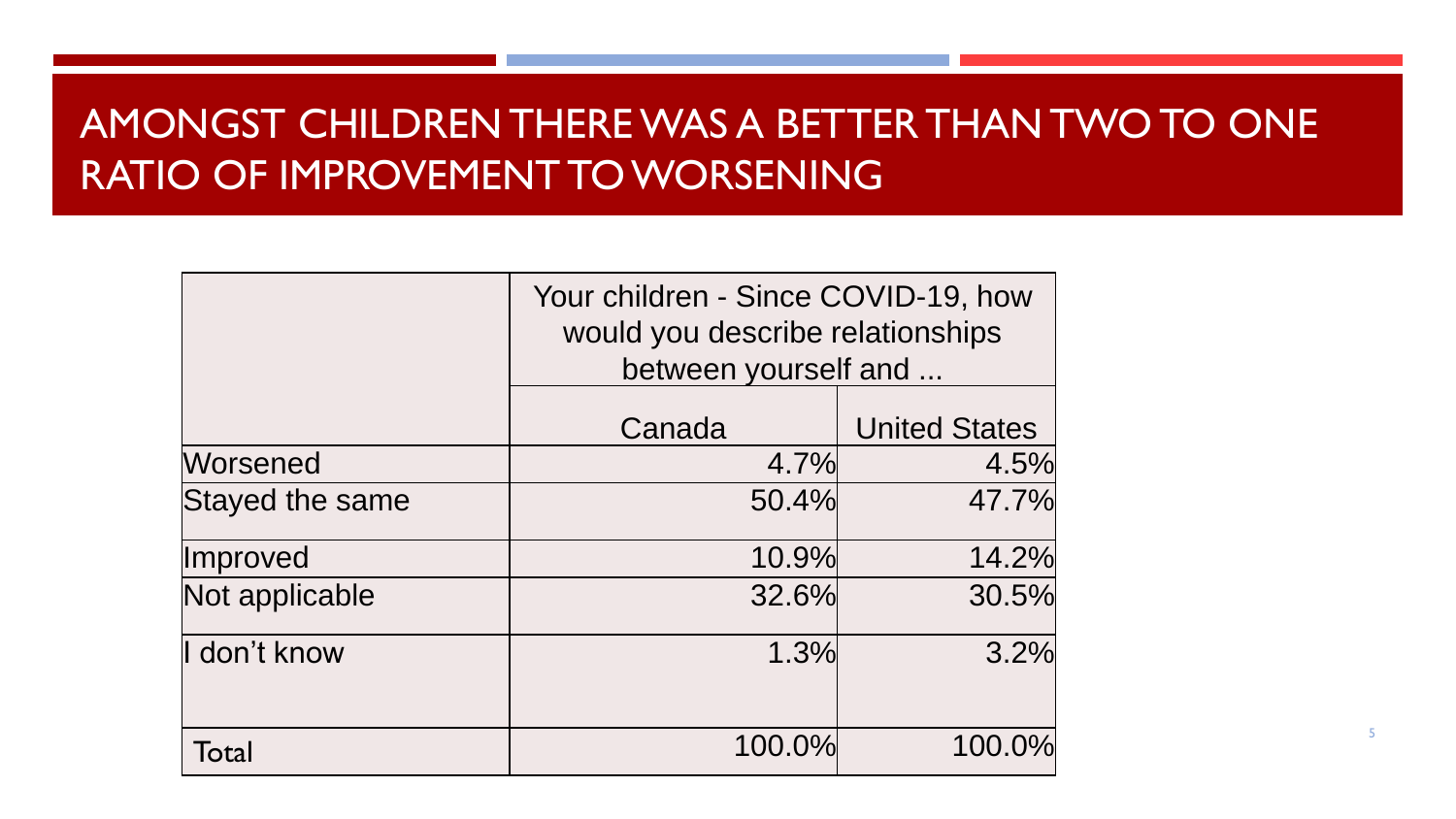### WITH SPOUSES A NEAR TWO TO ONE RATIO OF IMPROVEMENT OVER WORSENING

|                 | Your spouse - Since COVID-19, how<br>would you describe relationships<br>between yourself and |                      |  |
|-----------------|-----------------------------------------------------------------------------------------------|----------------------|--|
|                 |                                                                                               |                      |  |
|                 | Canada                                                                                        | <b>United States</b> |  |
| Worsened        | 7.6%                                                                                          | 6.9%                 |  |
| Stayed the same | 48.3%                                                                                         | 41.8%                |  |
| Improved        | 13.1%                                                                                         | 15.8%                |  |
| Not applicable  | 29.1%                                                                                         | 32.4%                |  |
| I don't know    | 1.9%                                                                                          | 3.1%                 |  |
| Total           | 100.0%                                                                                        | 100.0%               |  |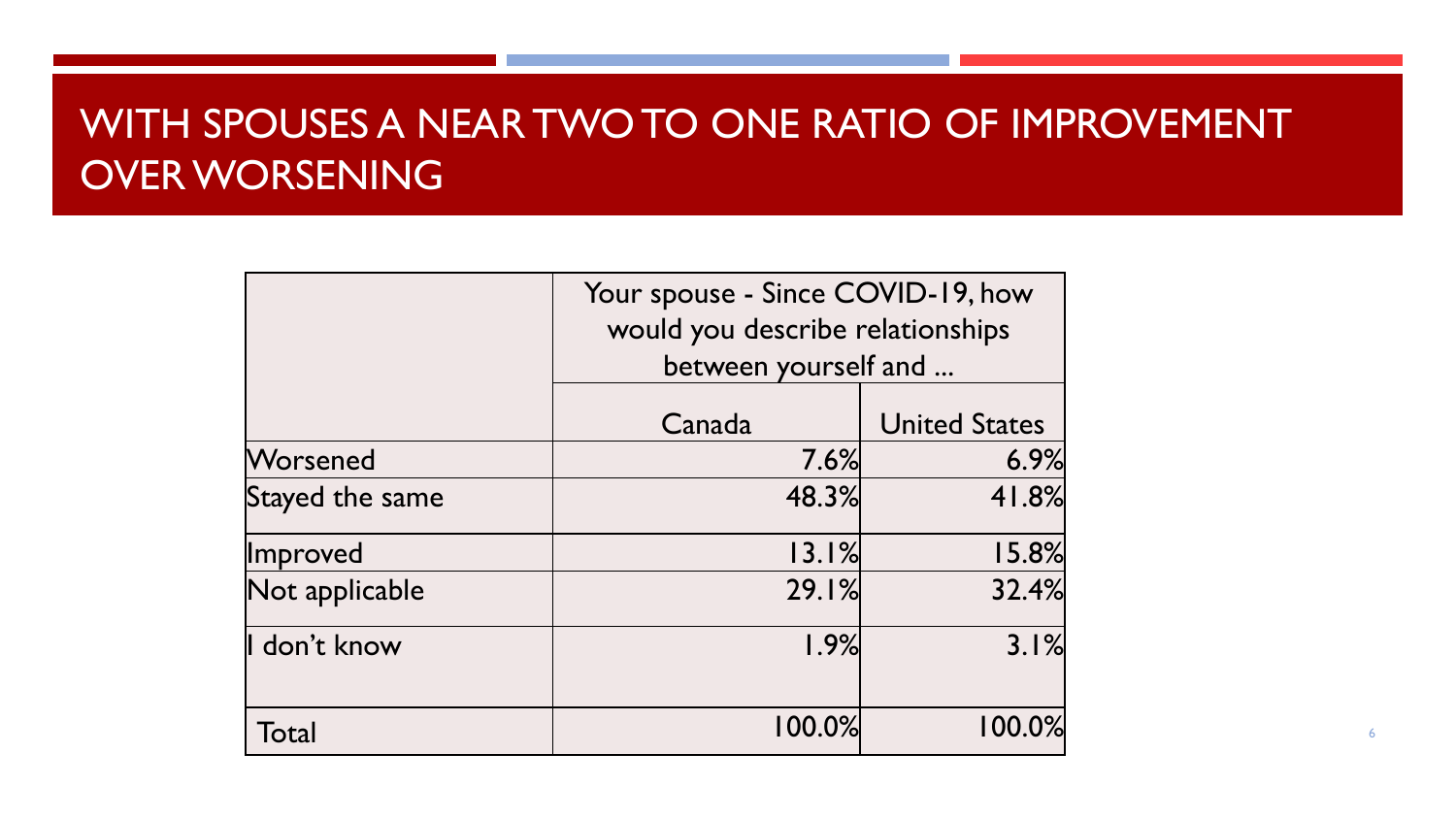# WITH FRIENDS IN CANADA A TWO TO ONE RATIO OF WORSENING OF RELATIONS OVER IMPROVEMENT

|                 | and $\ldots$ | Your friends - Since COVID-19, how would<br>you describe relationships between yourself |  |
|-----------------|--------------|-----------------------------------------------------------------------------------------|--|
|                 | Canada       | <b>United States</b>                                                                    |  |
| Worsened        | 17.6%        | 11.5%                                                                                   |  |
| Stayed the same | 65.9%        | 64.5%                                                                                   |  |
| Improved        | 9.6%         | 13.2%                                                                                   |  |
| Not applicable  | 3.8%         | 5.8%                                                                                    |  |
| I don't know    | 3.0%         | 4.9%                                                                                    |  |
| Total           | 100.0%       | 100.0%                                                                                  |  |